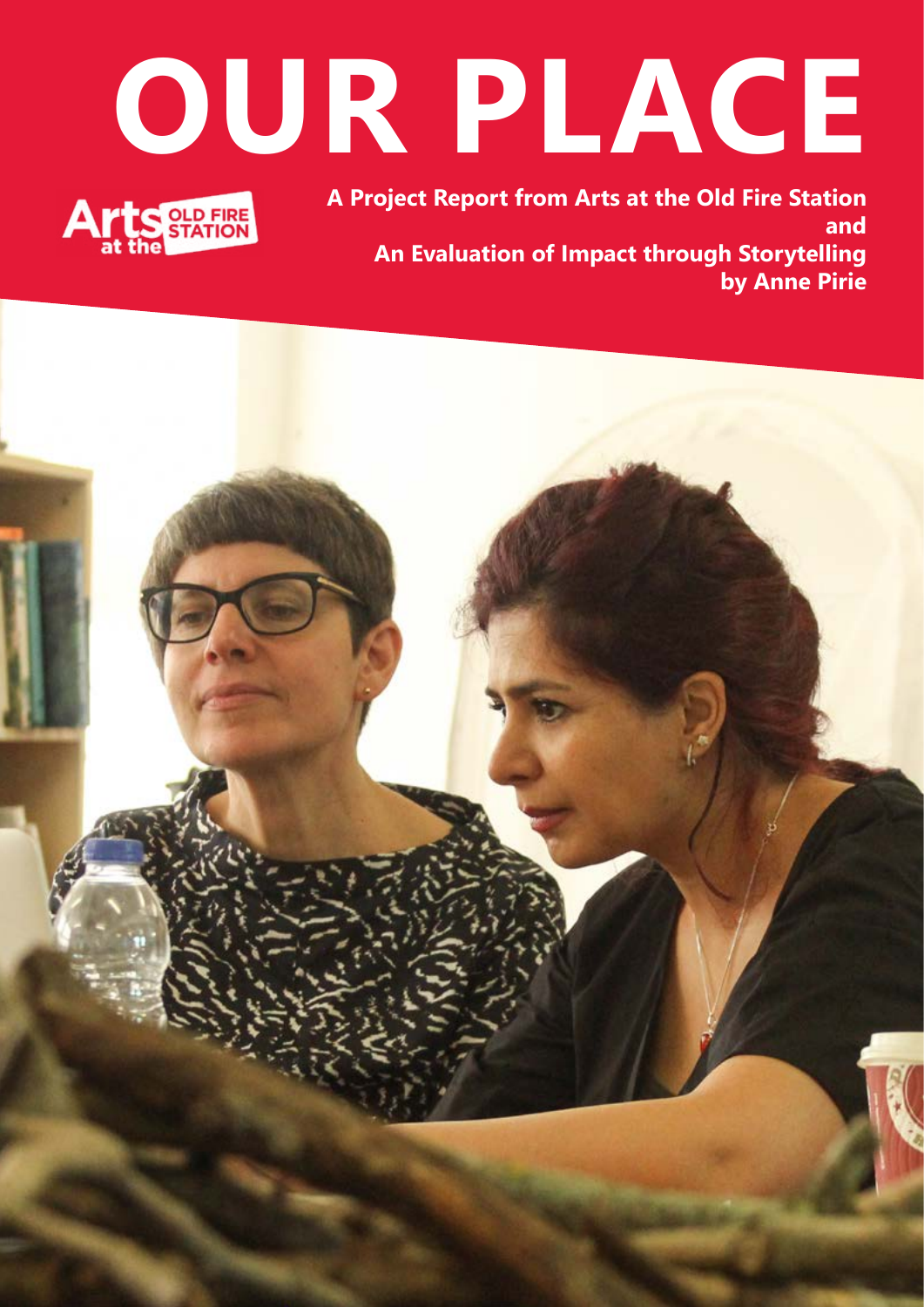# **Table of contents**

Part One – About Us

- p4 1. About Arts at the Old Fire Station
- p5 2. About our storytelling approach to evaluation
- p7 3. About Our Place
- Part Two an evaluation by Dr Anne Pirie
- 
- 
- 

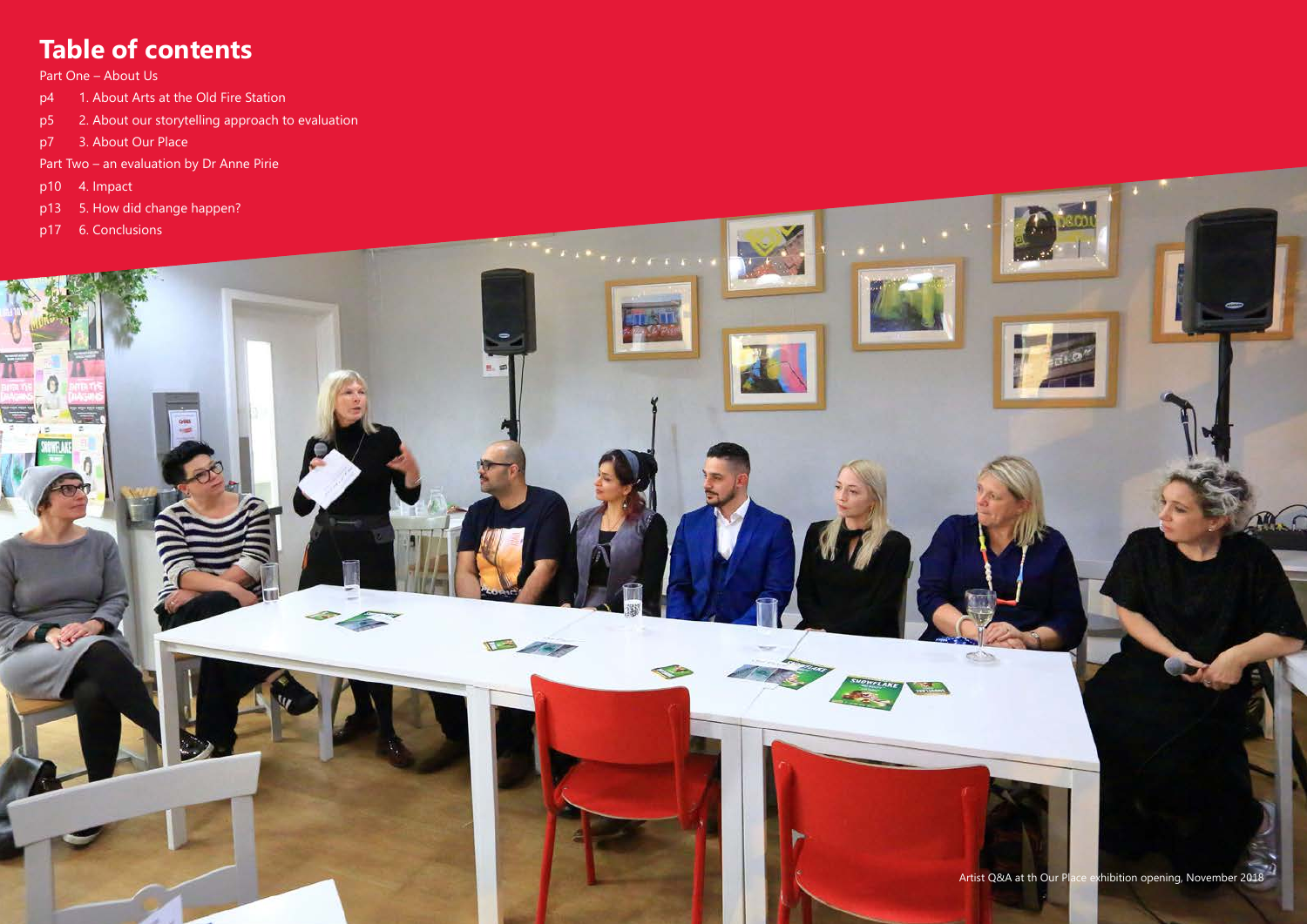# **Part One – About Us**

# **1. About Arts at the Old Fire Station (AOFS)**

#### **What do we do?**

The Old Fire Station is a public arts centre

- presenting new work across art forms
- supporting artists
- including people facing tough times

#### **How do we do it?**

We do this by focussing on:

- good quality relationships
- encouraging creativity and risk-taking
- offering a public space which is welcoming to all

#### **Why is this needed?**

Oxford is globally renowned for stunning heritage and outstanding research.

We want our reputation to be good quality art aimed at adults which takes a risk, asks questions and entertains. We want our audiences to have fun and be open to new ideas and different people.

Oxford is also a place of disadvantage and inequality and is sometimes regarded as closed.

Oxford needs the Old Fire Station because it is about openness, inclusion, looking forward and different thinking. The Old Fire Station acts as a bridge between sectors, organisations and people.

#### **Our Mission**

#### **Presenting new work across art forms**

#### **Supporting artists**

We support early to mid-career artists from all disciplines with advice, networks and promotion to help them become more successful.

#### Including people facing tough times

We share our building with the homelessness charity, Crisis. Through this partnership, we offer people who are homeless space to define themselves and choose their own labels by including them in the running of the centre. We look for ways of including others who are socially isolated and disadvantaged. This improves the quality of what we do, helps develop networks, builds resilience and leads to more stable lives.

We do this, with Crisis, by offering a **public space** which is shared by very different people and helps to break down barriers and promote solidarity in Oxford. We prioritise building good quality relationships within our team, with our public and with partner organisations.

Homeless people using services provided by Crisis Skylight Oxford are known as Crisis members. They are called members throughout this report. Participants in the Our Place project were members who were interested in developing their art practice, and professional artists. Throughout the stories and this report, these are called mentees and mentors respectively.

## **2. About our storytelling approach to evaluation**

Since opening in November 2011, we have been looking for ways of evidencing the impact of our work and learning from it. With the help of external evaluators, Anne Pirie and Liz Firth, we created a Theory of Change and produced a series of impact reports<sup>1</sup>. We also experimented with ways of collecting, storing and analysing data to help us monitor and evaluate more effectively. But it was a struggle. We found it hard to know what we should count and what questions we should ask of whom without the evaluation process undermining or distracting us from the work and the relationships we were building. In 2017, Anne and Liz suggested a change of approach and we decided to pilot a storytelling approach based on Most Significant Change (MSC) technique<sup>2</sup> – often called 'monitoring-without-indicators'. MSC is used in international development circles, and in Asset Based Community Development (strengths-based) work. It involves the collection of stories of significant change from participants, and the participatory interpretation of these stories. Unlike conventional approaches to monitoring, MSC does not employ quantitative indicators developed in advance – the story tellers decide on what is the most significant impact for them. MSC is good for measuring change that is intangible or fuzzy – unexpected, emergent, personalised or diverse – and understanding how change happens. This offered a step up from our previous form filling and interview based approach, engaging more people in both collecting and sharing their stories of how change is delivered through our work.

The process is as follows:

a) We recruit story collectors who are a mixture of members, volunteers, artists, paid staff and friends of the organisation.

b) We hold a training day to work together as a team to develop our story collecting methodology - focused on ways of supporting the development of a conversation between story teller and story collector, rather than a more formal interview.



All reports are available here: <https://oldfirestation.org.uk/about/reviews-reports/>

<sup>2</sup> [Davies and Dart 2005, The Most Significant Change Technique](https://mande.co.uk/wp-content/uploads/2018/01/MSCGuide.pdf)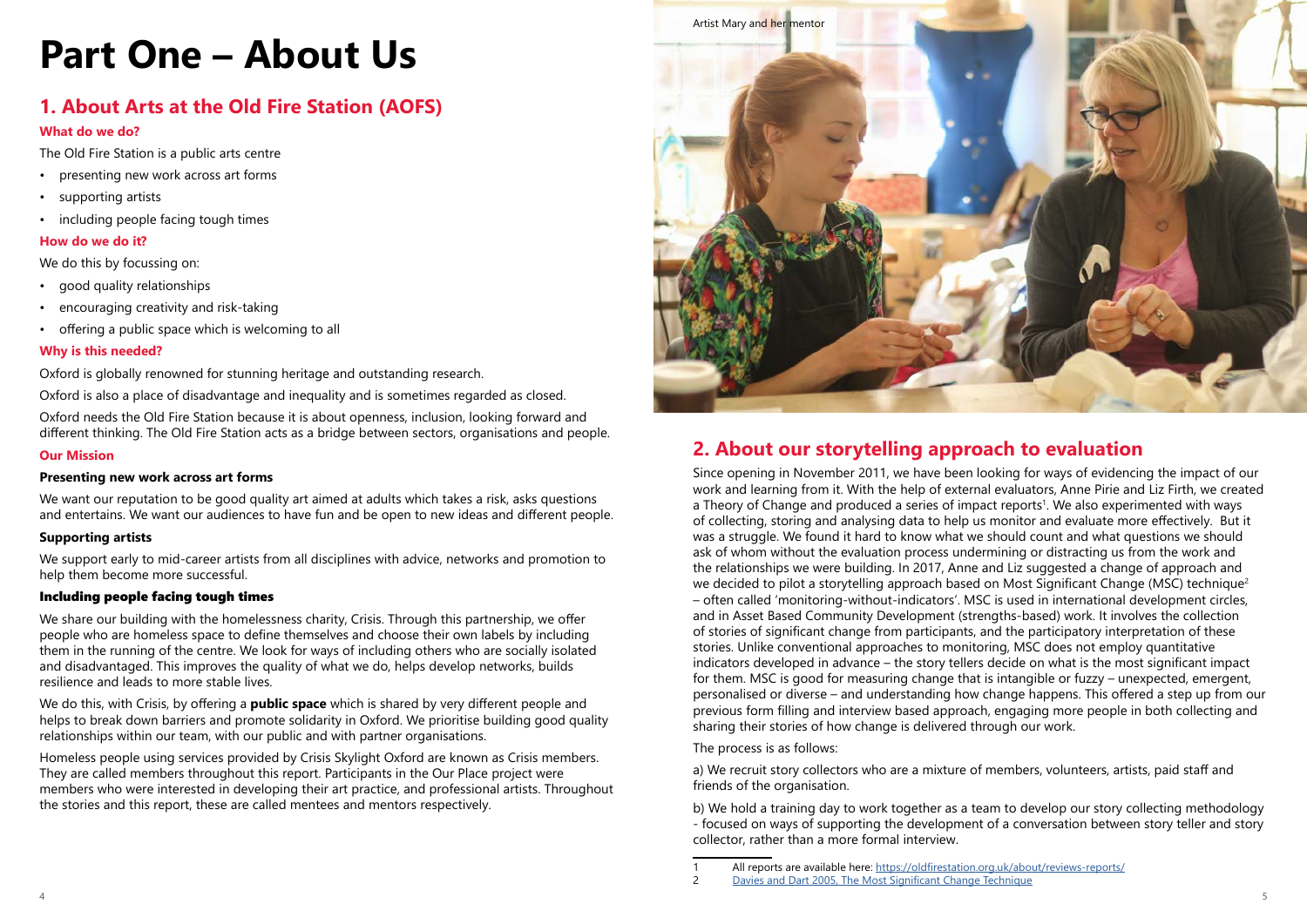c) The story collectors meet and talk with story tellers who are also a mixture of members, volunteers, artists, paid staff and friends of the organisation.

d) The conversation is recorded and transcribed.

e) The transcriptions are then edited down into manageable stories. The guiding principles were to:

f) Create a 1-2-page story, that is vivid and captures the reader's attention

g) Faithfully reflect the teller's insights into impact and its significance for them

h) Accurately keep the teller's 'voice' in the story – telling it in their own words.

i) We recruit a group of staff, members, volunteers, story collectors, trustees and partners to read and listen to the stories and then come together to discuss them in a facilitated meeting. Discussions help to pull out the significance in the stories, locating them within the context of AOFS' work, experience, and knowledge. This crucial stage of the project helps us all to understand the stories – and how they can help AOFS develop its work.

j) Anne Pirie then uses all of these findings to create a report which explores impact.

In June 2018, we published the edited versions of the stories collected<sup>3</sup> and the report analysing the themes emerging from these stories<sup>4</sup>.

We learned a lot from this process. Asking those we work with to identify for themselves the change they have experienced and how that change happened has helped us in many ways.

- We learned things we were not expecting for example all storytellers described how good quality relationships enable positive change to occur and several storytellers noted that their involvement with the Old Fire Station has enabled them to engage more confidently with Oxford as a City.
- We reviewed our mission statement for example we now focus on 'people facing tough times' rather than 'homeless people' because that better describes who we work with and we emphasise the importance of attending to good quality relationships within our organisation, between organisations and with members of the public.
- We have found a methodology which better evaluates what we do and is, itself, a creative and enjoyable participative project which, itself, produces significant change. Those involved now see evaluation as interesting and fun instead of a chore.
- The stories produce rich content for creative dissemination. We have already turned them into a short play, a series of drawings and a digital campaign using visual quotes and vlogs.

Following this pilot, we decided to use the same methodology to understand the impact of a project called Our Place (described below). Two of the story collectors from the pilot returned to train a new group of story collectors<sup>5</sup> who then went on to meet with eight participants in the project consisting of three members (mentees), three professional artists (mentors) and two members of the AOFS team who had supported the project.

They looked at how Our Place affected them. What impact did taking part in this project – as a participating artist, staff member, or artist mentor – have? How did it affect their life? Why is this important to them? We then held a Discussion Day, in which 22 staff, trustees, partners and story collectors pulled out the significance in the stories, locating them within the context of AOFS' work, experience, and knowledge. This report is based on this discussion, and on the stories themselves, which can be read [here.](https://drive.google.com/open?id=1OJ6qAldpVlmwh-UNIh9ytK9VEf9ZHiJe)

## **3. About Our Place**

In 2018, (AOFS) and Crisis Skylight Oxford (Crisis) collaborated on a visual arts project that brought together Crisis members and professional artists to create artwork. This process lasted 8 months and culminated in an exhibition in the Old Fire Station Gallery in November-December 2018.

The project was led Rowan Padmore (Crisis Arts Coordinator), Sarah Mossop (AOFS Visual Arts Manager) and Megan Dawkins (AOFS Project Manager) all working with a specially appointed artist in residence, Katie Taylor. Katie was selected by the staff team and Crisis members. This approach of involving members in all key decision making is an important principle that underpins the way the two organisations collaborate and it was adhered to throughout the project.

The first phase of the project involved Katie attending existing regular Crisis art classes. 11 individual members attended a total of 72 times in the early stage of the project and, as envisaged, a smaller number committed to the intensive workshops that focused on research and development of work towards the exhibition. During this phase the project was run along the lines of a mini art school with the emphasis on developing individual art practice. Three members – Mary Bell, Firooze Tahriri and Jordan Vanderhyde – worked with Katie and two additional professional artists, Sonia Boué and Penny Maltby. The artists were selected to provide bespoke technical and artistic support.

Our Place started as a working title to provide a theme for the project which was intended to explore the relationship between participants and the Old Fire Station and the surrounding area. It was only confirmed by the participating artists at a point when they had a firm idea of the kind of work they were developing and they were sure the title reflected this.

Jordan's process of investigating his own relationship with the OFS led him to gathering samples of dust and minute particles of debris from around the building, then taking photographs of them through a microscope to produce intriguingly beautiful images. His work was a major conceptual development from his previous artwork, providing an apt visual metaphor for his, and others', experience of personal transformation because of his relationship with the OFS.



6

<sup>3</sup> Anne Pirie and Liz Firth 2018 – Story telling at Arts at the Old Fire Station: [https://oldfirestation.org.uk/about/](https://oldfirestation.org.uk/about/our-stories/) [our-stories/](https://oldfirestation.org.uk/about/our-stories/)

<sup>4</sup> Anne Pirie and Liz Firth 2018 - [Looking for Change.](https://issuu.com/artsattheoldfirestation/docs/looking_for_change_-_report)

<sup>5</sup> AJ, Justine Malone, Hannah Eastwood, Maximillian Schramm, Sally Lovett and Simon Garood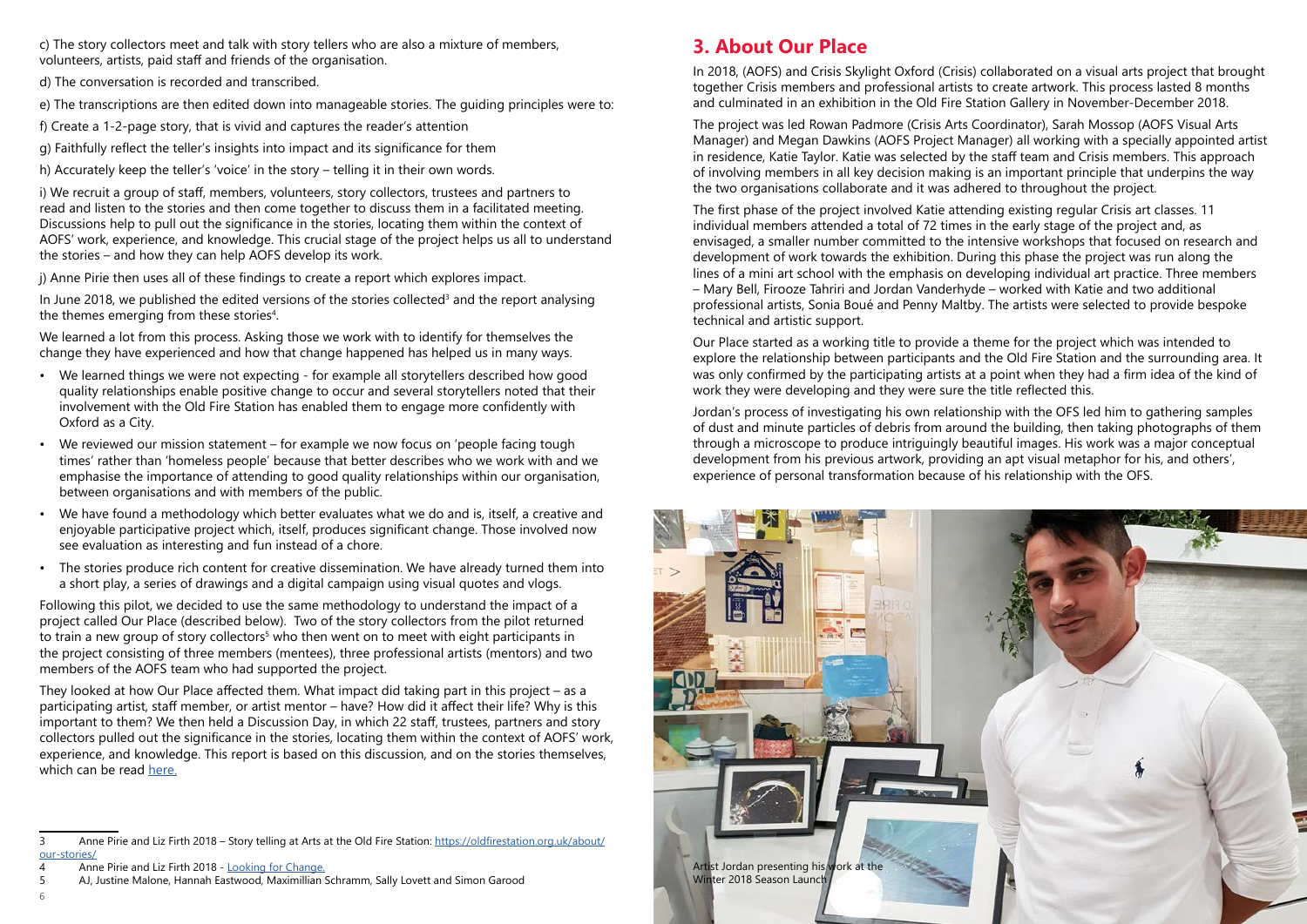Firooze already knew Sonia from the latter's solo exhibition at the Old Fire Station earlier in the year which coincided with her time on the AOFS's Arts Training Scheme, during which she worked with the visual arts team to help install Sonia's exhibition. The confidence she developed because of this experience enabled her to contribute to Sonia's 'Artist in Conversation' event. They had developed a sympathetic relationship identifying several areas of mutual interest including experience of exile – Firooze's own recent exile from Iran and for Sonia the lasting impact of her father's exile from Spain. Through working with Sonia, Firooze produced a video piece, Sanctuary, a new departure for her art practice, which highlighted the lack of freedom of speech in her homeland and linked to her paintings, also on show in the exhibition, which deal with issues around the Iranian regime's restrictions on women.

Penny's art practice includes working with textiles and exploring a range of making skills and she was introduced to Mary as an artist who might be sympathetic to the ideas she was developing. Like Jordan, Mary was drawn to the idea of investigating the discarded and seemingly worthless, in her case paint stained rags that had been abandoned by the sink in the art room after being used to clean palettes and brushes. She transformed the rags into leaf-like forms, finding the process of stitching them onto wire very meditative. These were displayed very effectively climbing a secluded section of gallery wall. Mary extended her investigation to documenting the paint-stained surface of the art room sink and producing large-scale photographs which, like Jordan's work, showed beauty in unexpected places.

We do not know how many people saw the exhibition over two months but it was certainly several thousand.

Given the complexity of a project involving two organisations and many individuals, communication was key to the project's success. As well as the usual formal modes of communication, Katie used Instagram as a tool for easy and less formal close communication and Jordan was especially active with regular blog posts reaching a wider audience for his artwork.

As plans for the exhibition developed, the artist mentors were invited to contribute work alongside the Crisis artists. They each chose to show quite discreet works which demonstrated something of their practice while giving the work of the Crisis artists more prominence. The project culminated in a six-week exhibition in our public gallery in November/December 2018. The Crisis artists, together with their mentors, were involved in decision making at every stage, from deciding on the layout of the exhibition, writing information for the text panels and labels, to planning the opening event which included talking publicly about their experience at a Q & A event.

The Opening event was timed to take place at the launch of the city-wide Christmas Light Festival and included an additional artwork in the form of a video of images from the Crisis artists' work projected on the outside of the Gloucester Green entrance to the OFS. Produced by Roland Carline, the video included words that the artists associated with Our Place: growth, decay, waste, dispersal, dissolution, resistance, collective, freedom, sanctuary.

The day after the opening, all the Crisis artists joined Katie to run a drop-in workshop for the public. Through a simple activity, they provided a forum for informal discussion about the exhibition with visitors. Importantly, it provided an opportunity for a debrief about the opening event.

One Crisis artist went on to volunteer and get paid work at the Old Fire Station and another joined a foundation art course and has now been accepted onto a fine art degree course.

#### **The public's response**

250 people attended the public opening of whom 40 joined the Q+A. A sample of 28 members of the public completed a feedback form

- Concept with 18/28 people scoring it 10/10
- Presentation with 22/28 people scoring it 9/10-10/10
- Relevant with 21/28 people scoring it 9/10-10/10
- Local impact with 21/28 people scoring it 9/10-10/10
- Challenge with 18/28 people scoring it 9/10-10/10
- Captivation with 17/28 people scoring it 9/10-10/10
- Risk with 17/28 people scoring it 9/10-10/10

*'Beautiful and touching artwork that also illustrates what a lifeline Crisis is for so many people. Thank you to all the artists for sharing these personal and inspiring works. You are all incredible.'*

*'Absolutely mind blowing project! Wonderful speaking to the artists to hear the stories of art and life. Really cohesive and full project, everyone involved should be immensely proud. Good luck with your future creations.'*

*'Very powerful exhibition. Terrific work by all the artists varied style but work well together. The power of Firooze's work as one enters the gallery is quite overwhelming and the effect of the combined works is to leave a lingering feeling of contemplation.'*

*'Great exhibition and what an important opportunity for people to be artistic and expressive.'*

*'An excellent, varied exhibition in terms of media and the artist's own perspective on 'unseen' thanks.'*

*'The work had impact because it was very personal for the artists and they were saying something important to them.'*

*'Really, really enjoyed the atmosphere it was lovely to see these artists and crafts thank you' 'It said a lot, meant a lot, and made me think a lot. Brilliant exhibition.'*

Artwork projected on the Old Fire Station for the Our Place opening, November 2018

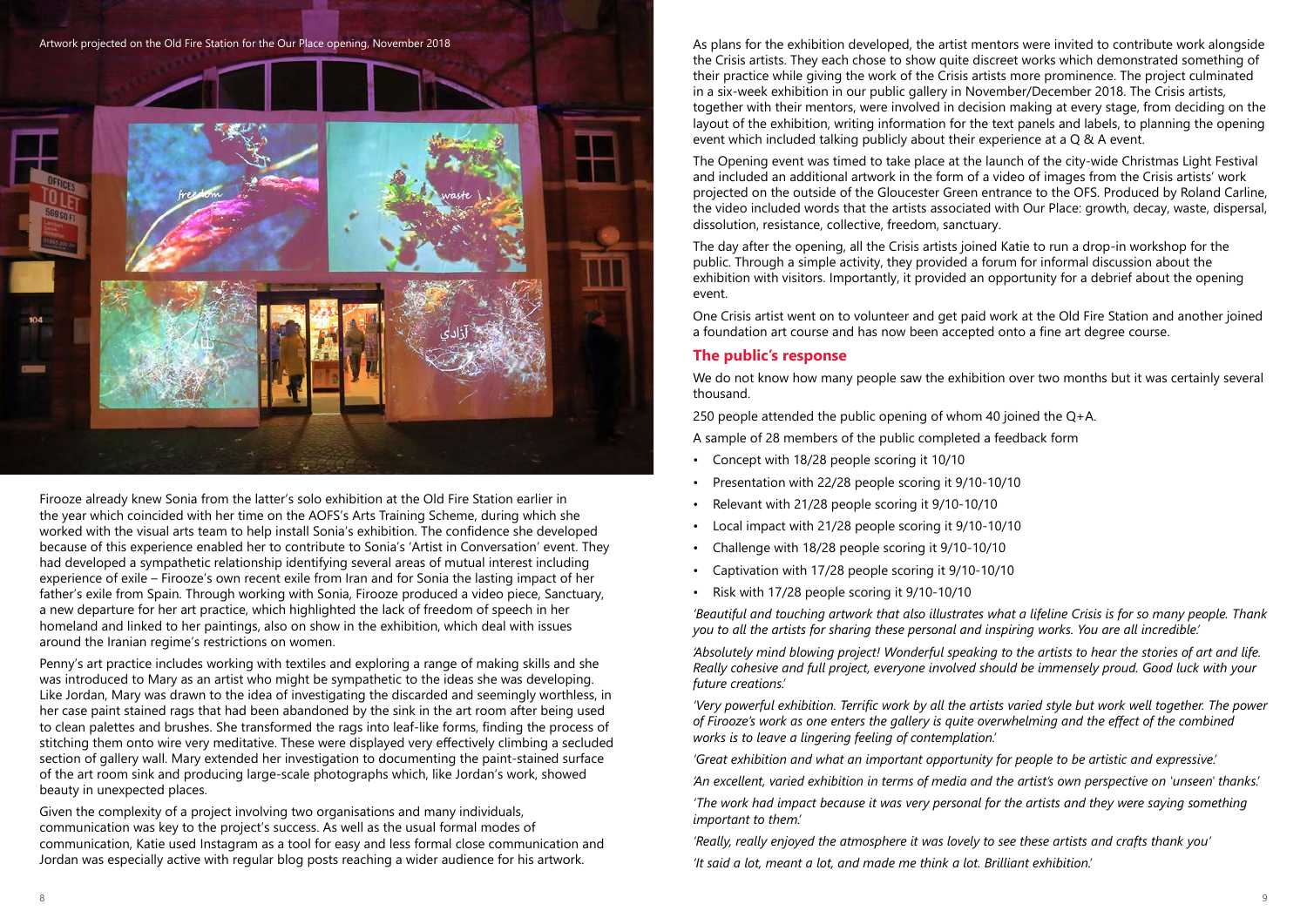

# **Part One – About Us**

## **4. Impact**

Story collectors asked story tellers to tell them what impact taking part in Our Place had on them, and why this was important. Some tellers also commented on other AOFS activities they had participated in.

#### **Relationships**

A strong theme in all of the stories was that of the relationships that developed between participants. People commented on how much they valued the collaborative nature of the project.

We started off bouncing ideas off each other, we were all helping each other out, getting involved, and it was really nice to kind of have friends. Everyone's got their past, everyone's got their issues but we're all here for a similar reason. - Mentee

With the images of the sink… I really liked that there was a kind of collective element to that as well. It was kind of unconsciously collaborative and for me it reflected my experience of the therapeutic nature and the joy of just being around other people creating things. It wasn't just mine, it was everybody's. - Mentee

These are relationships that participants hope will be long term ones – that will continue to support their art practice and their well-being.

I felt a very strong connection with [the mentors] and I hope to stay in touch with them for future work. - Mentee

Pretty much everyone that I've been in contact with via [AOFS's Arts Training Scheme], I'm still in contact with now, we all talk about our art and we do little events here there and everywhere, and we do all that together. It's a real community. - Mentee

People valued the diverse and unexpected nature of some of the relationships and understanding that was built between people.

I think the Art Room and being in the Old Fire Station is a really wonderful place to be because you see such a broad spectrum of people and have amazing conversations with people that you know you wouldn't get together in any other context. - Mentor

She told her story in this space, so many miles away, but we can all understand and relate to that… I've never been to Iran, but I can relate to it – that's the power of the creative process. - Discussion Day

#### **Helping and exchange**

The collaborative nature of the project meant that everybody had opportunities to help each other, whether mentor or mentee, staff member or artist. The boundaries between these roles began to dissolve.

Even though Katie was the lead artist it was a definitely a collaborative, nurturing and supportive environment, but everybody was supporting each other in some way. - Mentee

Some of the relationships that developed, it was almost as though mentors – mentor artists were mentoring each other at certain points, I think there was a lot of interesting dynamics and interactions going on between the artists. - Mentor

The stories demonstrate how helping others became a major benefit for the tellers, who valued the opportunities to help others and the knowledge that they were someone who had something to give.

There's something very special in installing the work members did, more special even than doing your own exhibitions. - Mentor

I like being one of them people that goes around trying to help other people, you know? This is what it's all about, and for me it was a big thing about integrating back into society as well. - Mentee

I was a bit nervous at the beginning because I was a bit sort of worried whether I'd be good enough to fulfil that role, and I think it gave me more confidence to feel that actually I've got something to give as well. - Mentor

#### **Joy and challenge**

Story tellers speak of a palpable sense of joy looking back on the project.

I would wake up in the morning with a good reason, hope and excitement, that I could go there, do my work, my painting. It brought a new light in my life. - Mentee

I'm over the moon and I think the artists are all over the moon, too. - Mentor

It's enabled me to… get my passion back. - Staff

But was the project fun?

I didn't see the fun in these stories… The process itself was hard. I see warmth of community; maybe joy. But you wouldn't say it was fun. During the project, I saw anxiety, stress, concentration, desire to make it work. But not fun. - Discussion Day

We are creating things that are very joyful because they are very difficult. - Discussion Day

Story tellers speak of a sense of achievement that sprang from overcoming the challenges of the project, as well as personal challenges they were experiencing.

I kind of took a step back and looked at it and went 'oh that's... I did that' – that's a great feeling. To have had that project during a time when I was very stressed and finding things difficult was actually – it helped me a lot more because I was still feeling a sense of achievement somewhere. - Mentee

I learnt a lot… I definitely learnt how to juggle multiple roles whilst staying calm, even just on the surface. I was like a duck where I was like 'I'm gliding' but my feet were like 'argh'. But I did it! - Staff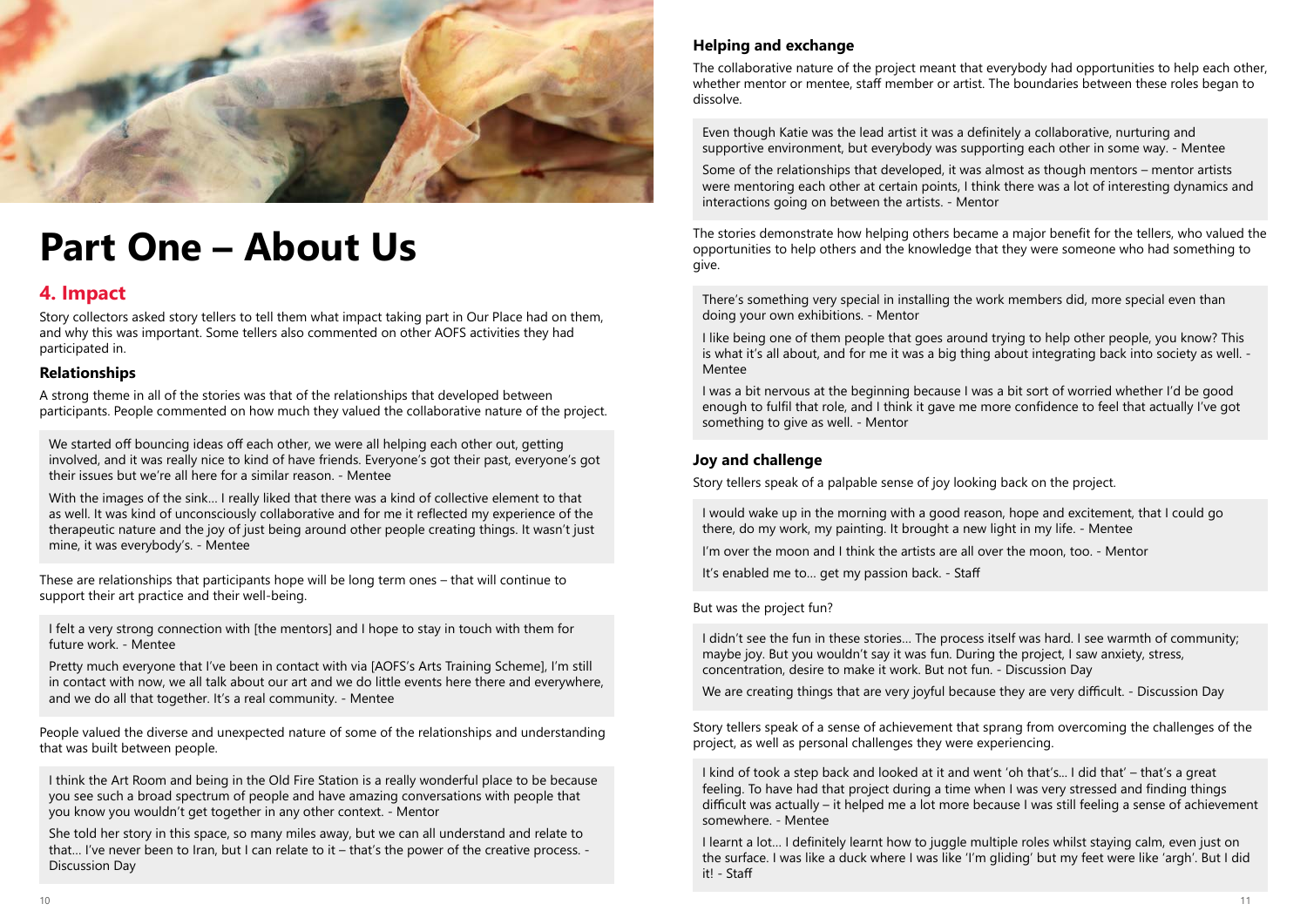#### **Resilience**

Story tellers spoke of feeling stronger in themselves.

It was just mad to think how nervous and anxious I was but I didn't portray that at all, I came across as quite confident and so it was really good to see that I could kind of do that in the outside world. - Mentee

When I came here I was in a very new space, I was almost like a traveller with no plan for the future but the space helped me to find my feet on the ground and kind of establish myself - Mentee

I've realised I'm better at reminding myself to be in the moment and be more present, that really helps life in general. There's a bit of self-knowledge and resilience that comes with that as well. I read some of the comments in the exhibition comments book and most of them were of course positive, but there were some that were quite kind of like, 'this is so simplistic, this is amateur' and it was like well, that was ok, and I actually quite liked that there were negatives, because that's the reality of it and I don't want it to be all just lots of fluffy responses either.- Mentee

It was about the curating of the work – selecting is often the hardest thing for people here to do. To feel we have choices, are able to give value to something we've done – that's hard. - Discussion Day

#### **Changed identities**

Story tellers spoke of identities – their own and other people's. The project helped them to change their identities and to have confidence in these new views of themselves, to represent themselves, and to perceive others' identities differently.

I think what this project really enabled me to do is find a role in this building which I love so much, that then engages with a part of me that I otherwise couldn't have, that visual arts part of my day was back again. - Staff

I just remember thinking 'Oh my god, she's an artist!' And from that moment onwards, I never thought of her as anything other than somebody who was exceptionally good at her craft… and who deserved respect in terms of her artistic practice. - Mentor

She helped me to look at myself as an artist. - Mentee

What she and I discussed on that first day was this place as a sanctuary... It was a very powerful, all-encompassing reason and concept. - Sonia

Ideas of identity were important in the art works themselves.

It's nice to think that I've been able to create something that's so unique, completely different and organic. Because the work itself it is a complete reflection of me. - Mentee

That idea of… you not necessarily knowing what it is or where it was even from, but the beauty in that, discovering beauty in the unseen. I think that's a lovely representation of the people that are in the building. It's those sorts of deeper ideas about looking a bit deeper, looking a bit harder and not dismissing something because of its label. - Mentor

#### **Art Practice**

Story tellers spoke of how all of the above impacts affected their art practice.

I could explore less conventional ways of doing things and it allowed me to free myself from feeling restrained. You know, just the act of like painting and trying to get a picture perfect, and actually saying what else is beautiful? - Mentee

I would say I'm far more interested in thinking about working with exile as a genre, whereas before I would have probably just been thinking very much in my own practice, but I'm thinking of it more in more general terms. I hadn't really had time to step back from my own work and think about that. - Mentor

It's been a great experience for me, it's something that I would certainly look at doing again for sure. - Mentor

I thought I was going to be an addict for the rest of my life, I thought I was going to be homeless for the rest of my life, but I'm applying for university, clean, determined and ultimately I want to then hopefully either come back to teach here maybe one day, and my end goal is to take art therapy into the treatment centres. - Mentee

# **5. How did change happen?**

Story tellers were asked how the impacts they had discussed happened.

#### **Safety and risk**

Many of the stories discuss the importance of safety, specifically commenting on safety and sanctuary in the Old Fire Station as a whole, and specifically in Crisis' Art Room.

This is what it's all about, and for me it was a big thing about integrating back into society as well, - here is a safe environment to practice and see what works and what doesn't. - Mentee

In a place of safety, participants – members, mentors, and staff – could take risks. Story tellers spoke of how safe risk-taking allowed them to learn, grow, express themselves and become stronger.

This project has allowed me to take risks and go for things and forgive myself if things don't necessarily work out the first time or even, ever. I think that will be a lasting effect. - Mentee

We have more confidence as an organisation now (both Crisis Skylight and AOFS) – we book the gallery knowing that members will do great work; 5 years ago (when we first opened) we would have been more worried. We have learnt where we can gamble, learnt where we can be more open and where we can't; where we can take risks and where we can't. - Discussion Day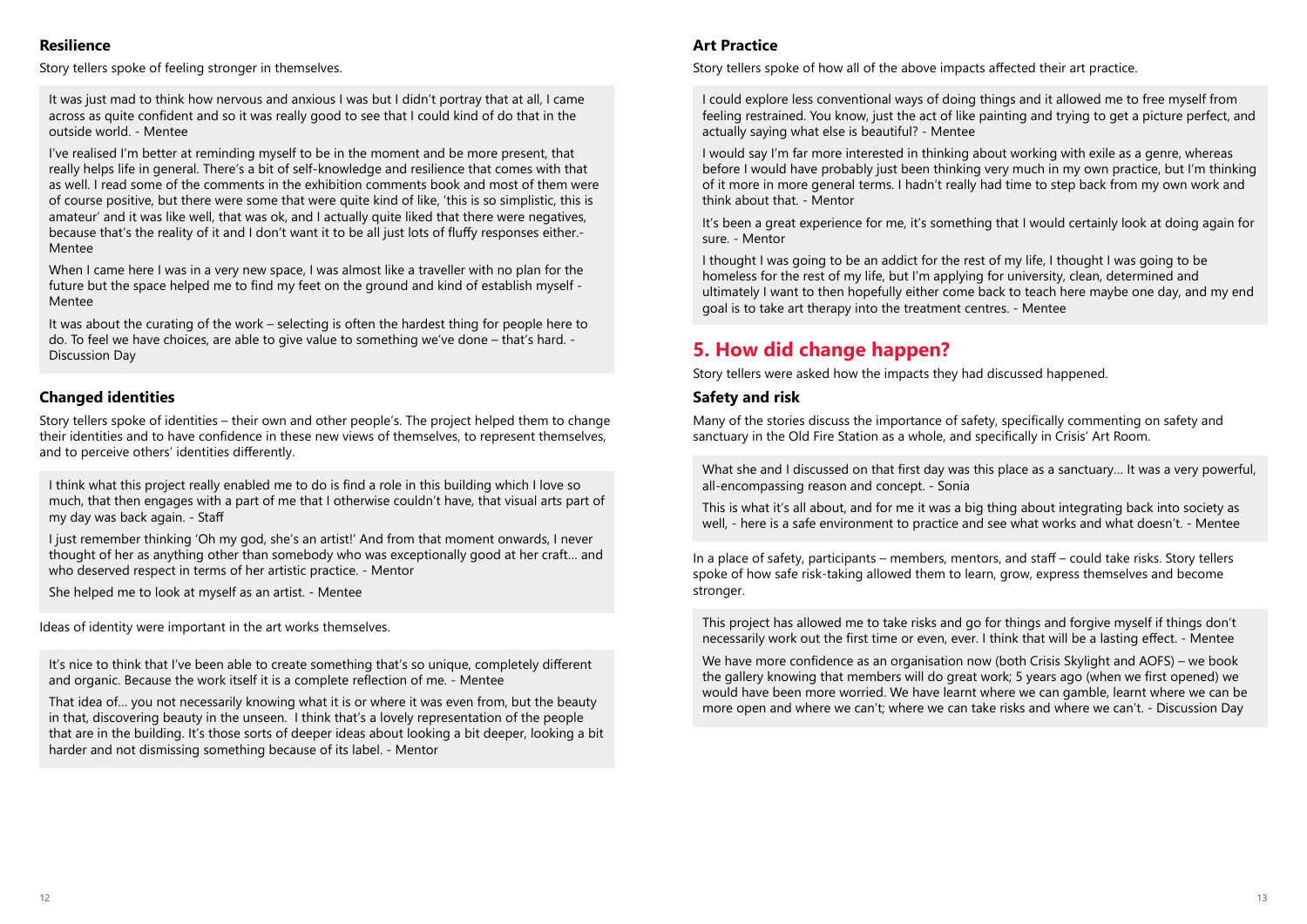#### **Support and nurture**

All of the story tellers – mentors, mentees and staff – spoke of the importance of the support they had received.

It was a really nurturing and positive experience for us all. - Mentee

Apart from being supportive in my art, staff here have also been looking after my emotions. - Mentee

I felt very held throughout the process and very looked after... All kind of things can go wrong and be confusing with organisations that bring creative people in – but they don't seem to have this ethos which I think is really wonderful. It seems to be that the same care that's taken with Crisis members is taken with people who are brought in on projects. - Mentor

You're there to help them and to hopefully push their ideas creatively, and I think that is quite difficult, especially for people who don't have a lot of confidence in themselves. You're not pushing someone to reach a grade, you're pushing them to self-express… it's more about nurture. - Mentor

The support provided was very individual to each person and each situation.

You need to be paying attention; people in different roles did things outside of their remits, picked up things that they saw needed doing. - Discussion Day

It's more about inviting people to do as much or as little as you feel like you can or an invitation to do things you might have thought you couldn't before, to grow I guess. - Mentee

For the discussion panel after the exhibition opening, where the artists talked about their work with the public, we asked mentees, 'What do you need to support you to do that?' It's the practical daft stuff that is a barrier actually. Even down to helping with ironing clothes, or all of us having pizza together first, and going into the room together when it was time for the panel. - Discussion Day

#### **Equality and respect**

Story Tellers commented on the equality and respect between participants that allowed everyone to contribute, and everyone to grow.

The project focused on the positives – what you are good at and like doing, your work – not about your past experiences. - Discussion Day

I would say it's the value that's placed on every individual and the respect that every individual gives and receives. The relationships between people, and nobody's experience is any less – everybody can learn something from each other, it doesn't matter what your experience is in a certain area, and that's always something that still surprises me because you don't often get it, it's a very unique set up. - Mentee

They kind of recognise in you skills you can bring in other roles and then they give you that opportunity. They allow people to grow into the roles, even if they might be under qualified, which I think I probably was at the time of getting the Front of House Manager job. - Staff

I'd say there was a lovely atmosphere that was generated by this project and it felt like that was across all artists. The mentors did not feel like they were 'the professionals' and the Mentees weren't 'not the professionals' – there was a real sense of, equality in the room. - Mentor

#### **Being heard**

A number of Story Tellers emphasised how Our Place had helped them make their voices heard –

It probably was one of the best days of my life, when the painting that I drew just for myself for my own feelings, I realised it talked to other people, and other people understood it and that was one of the best moments.

#### Mentee

At the public opening of Our Place, quite a few people then stayed afterwards to listen to how the work was made and speak to us, and that feeling was so awe-inspiring and motivational for me. It really helped to kind of solidify the fact that I'm supposed to be here, you know it's alright for me to be here, and to keep on going.

#### Mentee

The lead artist was somebody who was interested in the unrepresented person; we went for her because of her body of work as an artist. She took a lot of time to hear people and to offer them ways they could represent themselves rather than teaching, or pushing some method on them. Discussion Day

This project just goes to show that written word isn't the only way that people feel their voice can be heard.

Discussion Day

#### **Organic development**

The project was allowed to grow very organically from the interests of the participants, their direction as artists, and their needs as people.

No-one knew what we had, or what it was going to be at the time, because all we had was the 'Our Place' name. - Mentee

You take responsibility for how much or as little or how quickly you want that to happen, so in that sense as well you're kind of like, very much the designer of your own progress or programme here. - Mentee

The relationship between mentors and mentees developed very individually; work was so bespoke. That allowed member artists' visions to be realised. - Discussion Day

This continued throughout the project with a commitment to process and principles, rather than a focus on predefined outcomes – no matter how risky that might have seemed in some moments.

You have to stick with that when you have the sessions where no one turns up. That happens. You go down to reception just to check in case someone's got lost. We've had moments when we actually had nobody and nothing. We have some dirt from the corners of the room, and we have some dirty rags in a box. And Jeremy will say there's a funder coming around to see what work you're doing. So there's a lot of trust at all levels. But next week it's all changed, everyone's back and the work is progressing. - Discussion Day

I remember feeling quite anxious, there was a point when I was thinking, are there going to be enough people for this project to go ahead? You have to trust that it is going to happen. You just need to take a deep breath and go with your conviction in the integrity of the project… you've got to be true to yourself and to what you believe in. And then it did all fall in to place... - Staff

Staff have had to learn how to be comfortable with being uncomfortable, just like artists do. - Discussion Day

and how important that was for them.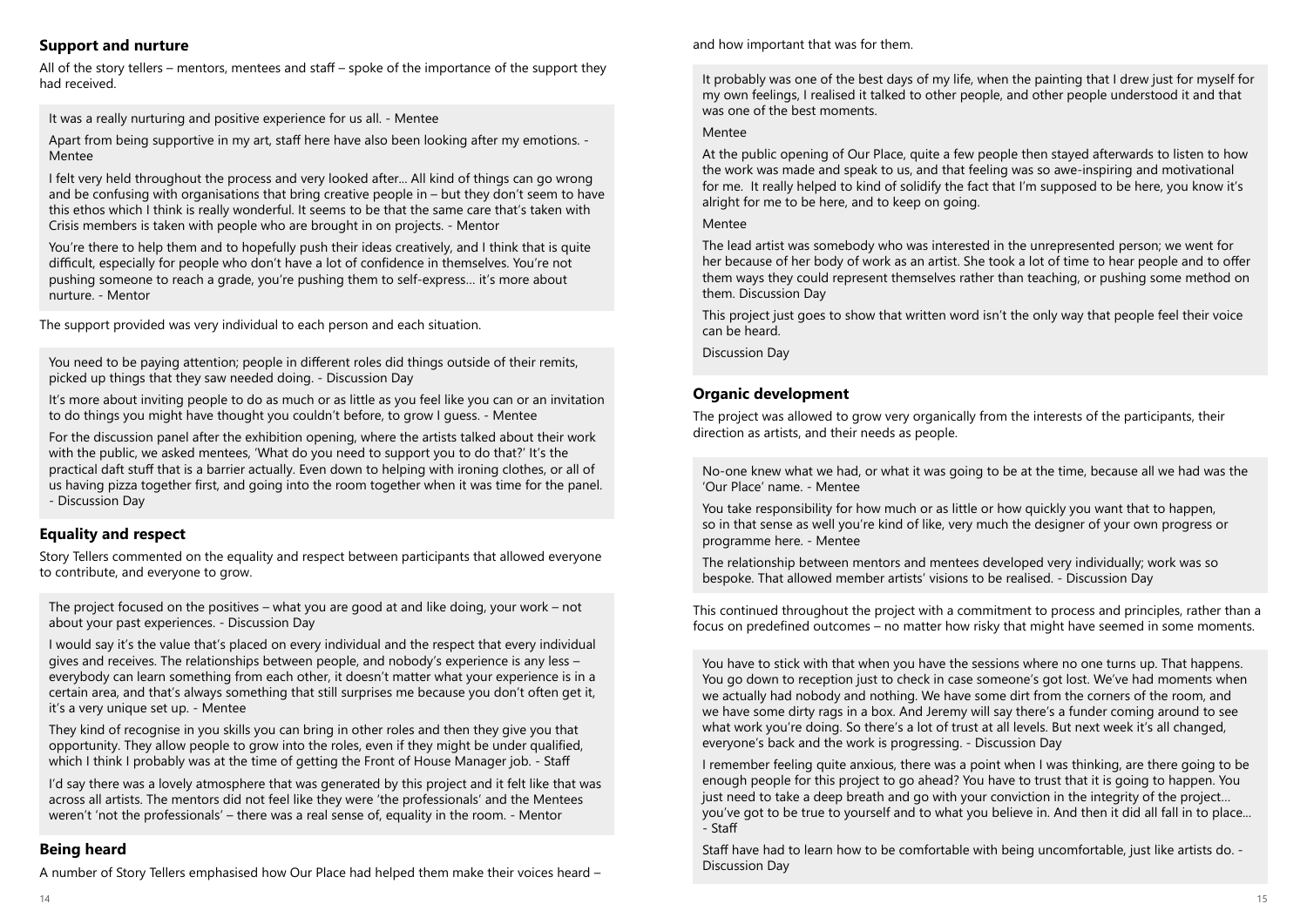#### **Multiple inputs**

Story Tellers see Our Place as embedded within the whole range of activities going on within the Old Fire Station, whether provided by Crisis or by AOFS.

So it's just nice to see that through this project, through coming to Crisis, the Arts Training Scheme, I've just been able to develop myself as a person and yeah – the whole journey has been growth, healthy growth. - Mentee

We can do these projects because they happen in the context of the building as a whole – and the two organisations here whose work is ongoing. After a project, support from Crisis and from AOFS continues. - Discussion Day

There's been a shift over the year since I was going to the Crisis classes and with all the different projects and training schemes and things like that that I've been involved with. - Mentee

## **6. Conclusions**

Our Place had impact on all participants, whether staff or member, artist or organisation, with similar descriptions of change appearing in many stories. People spoke about powerful experiences of new and developing relationships, exchanging ideas with and helping others, a sense of joy and achievement, increased resilience in problem solving and facing challenges, changed identities and perceptions of identities. Mentors and mentees alike spoke of the impact on their arts practice and career – and it is striking that many of the changes they described are in fact themselves themes in the art pieces produced.

Story Tellers and participants in the Discussion Day reflected on what went into making these impacts happen. The space itself was seen as a safe environment with individual support enabling experimentation and risk taking. An ethos of respect engendered a sense of equality between mentors and mentees, staff and artists. All of this allowed people who aren't often heard to have the opportunity, through their art and within the project, to be heard. At its heart, the project was organic and fluid, allowing participants to steer its development and progress, levels of participation and final outcomes. Staff, mentors and the partner organisations worked in a responsive way, allowing each relationship, art work, activity or outcome to develop naturally in response to each developing situation.

Participants explored the complex contradictions inherent in making this work.

In a way, it's what we do in this building as a whole. We do a huge amount of organisation and management to create the impression that nothing is being managed. - Discussion Day

There was a focus throughout the project on care and consistency in all the small things that happen behind the scenes that come together to create the time, space and safety that would allow participants to 'get on with it' freely. Organisational confidence was key in allowing this to happen – in sticking to these principles even in the face of organisational risk – trusting that in the end transformative impact would happen and a wonderful exhibition would fill the gallery.





Artist Firooze with her work.